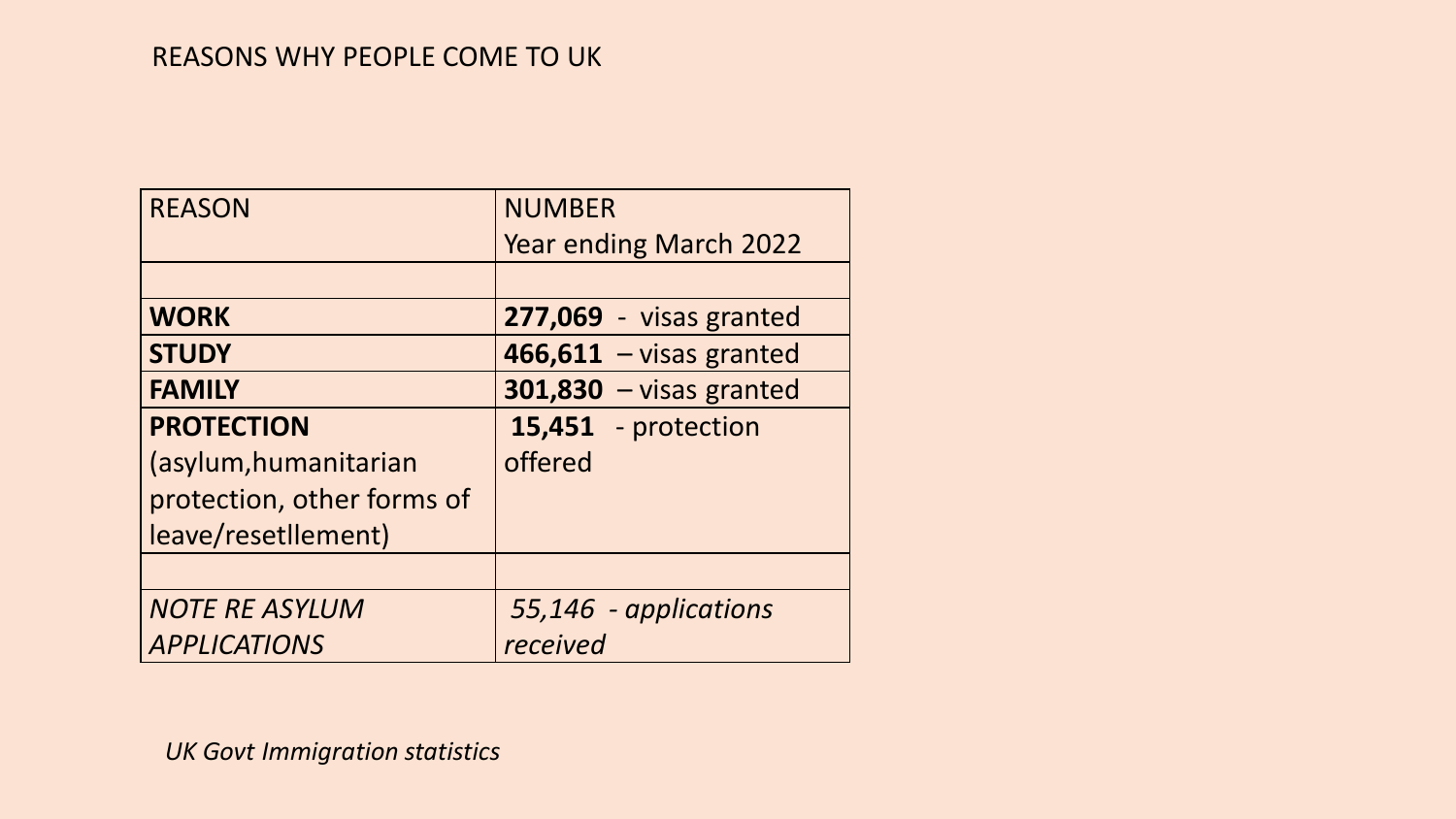## MORE ON PROTECTION - REFUGEES AND ASYLUM **SEEKERS**

| 'REFUGEE'            | someone who is forced to flee their home country to<br>escape persecution or a serious threat to their life,<br>physical integrity or freedom |
|----------------------|-----------------------------------------------------------------------------------------------------------------------------------------------|
|                      | Various reasons for persecution or threat                                                                                                     |
|                      | Race / religion / nationality / politics                                                                                                      |
|                      | Situations of conflict/ violence / public disorder                                                                                            |
| <b>ASYLUM SEEKER</b> | An asylum-seeker is a person who is applying (or                                                                                              |
|                      | preparing to apply) for asylum in another country to                                                                                          |
|                      | seek international protection                                                                                                                 |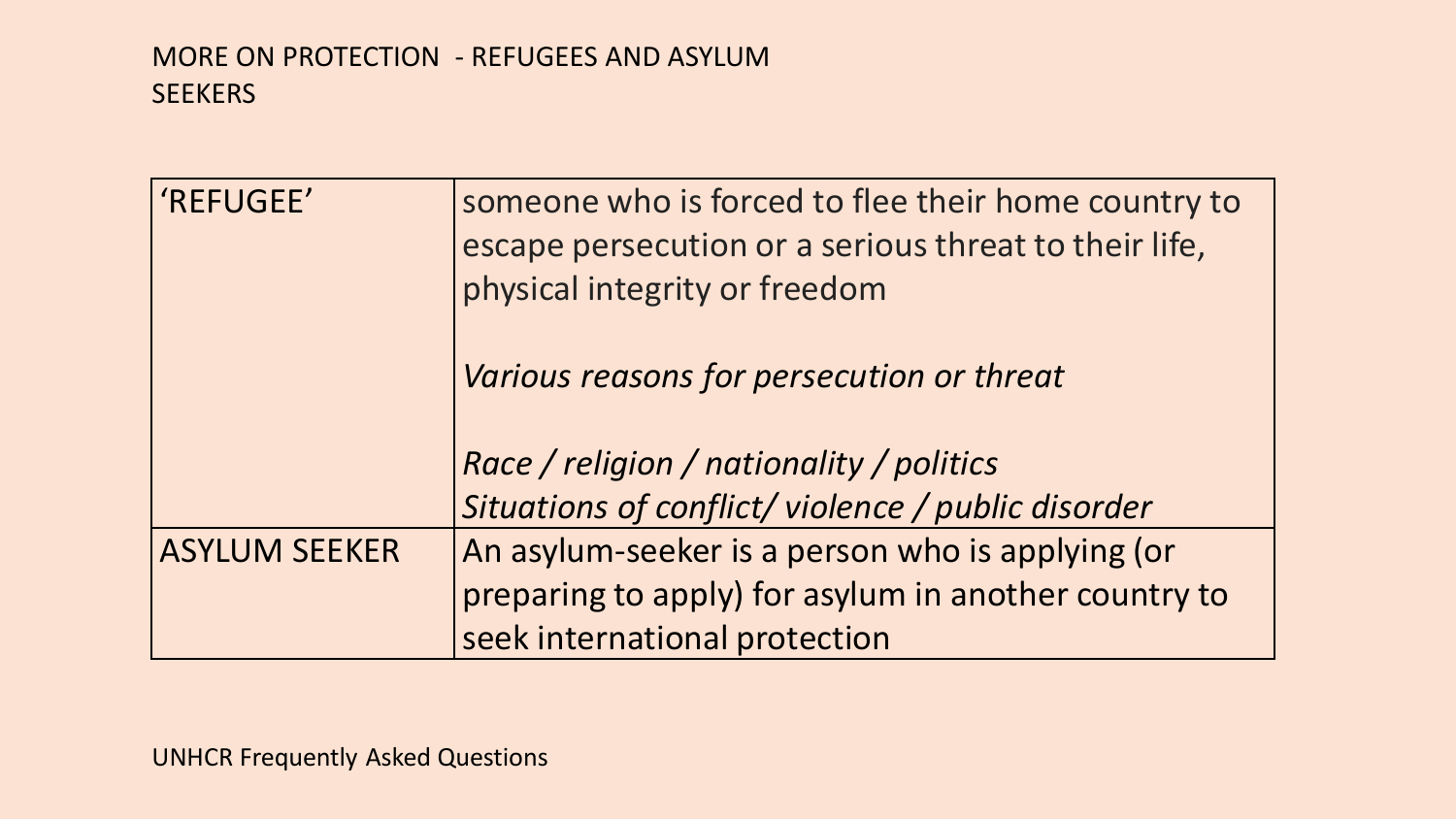| <b>REASON</b>           | <b>NUMBER</b>                                               |
|-------------------------|-------------------------------------------------------------|
|                         |                                                             |
| <b>WORK</b>             | 3,450 new workers to Hull in 2019                           |
| <b>STUDY</b>            | 1,955 international students                                |
|                         | registered at Higher Education Institution in 2019/20       |
| <b>FAMILY</b>           | Figure not available                                        |
|                         |                                                             |
| <b>ASYLUM</b>           | 467 asylum seekers housed in Hull at December 2020          |
| <b>APPLICATIONS</b>     | 35 unaccompanied asylum seeking children                    |
|                         |                                                             |
| <b>REFUGEES</b>         | Figure for numbers settled in Hull not available in profile |
| MIGRATIONYORKSHIRE Hull | Local migration profile 2020                                |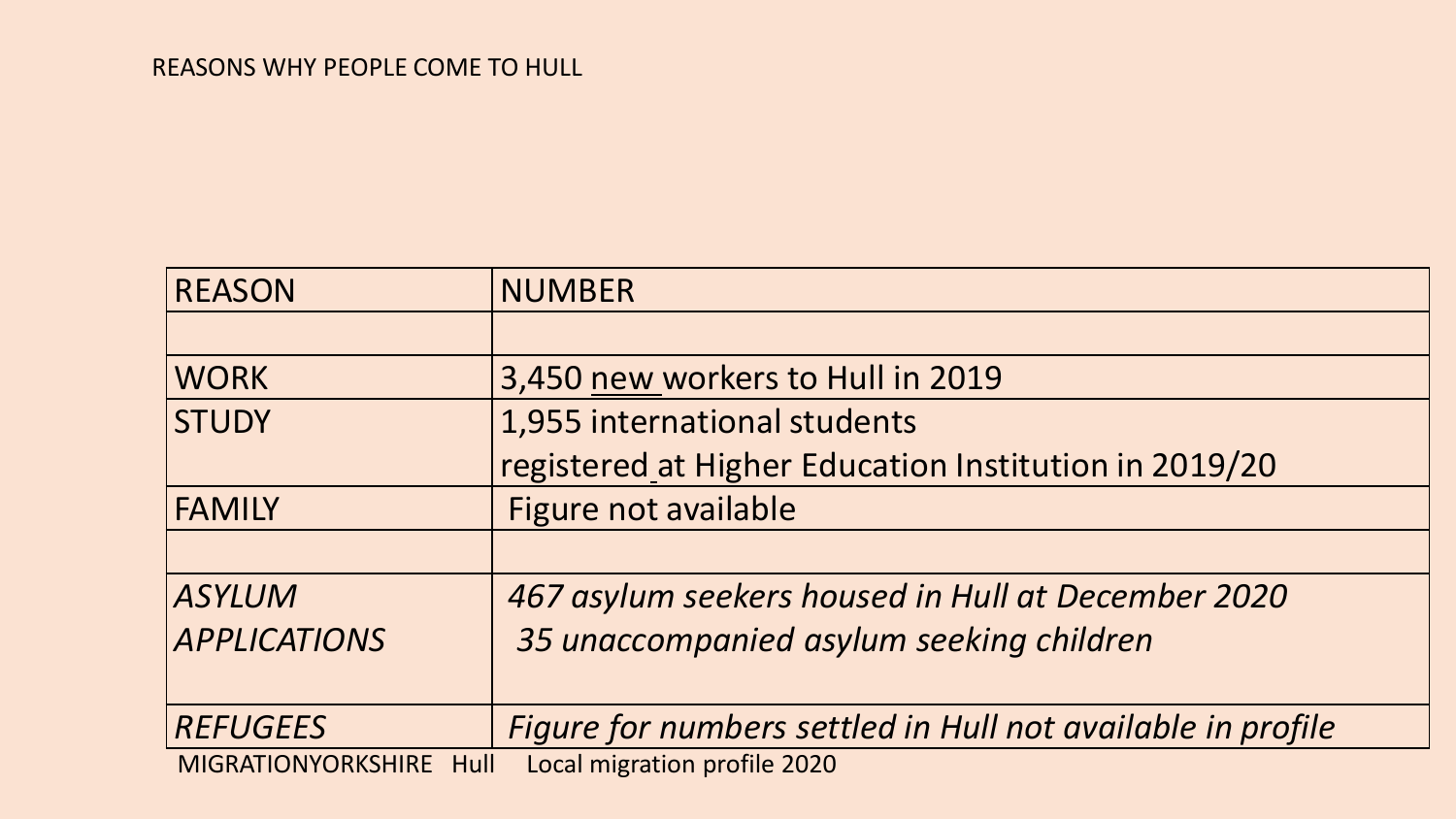| Asylum applications lodged in the UK, by |        |  |
|------------------------------------------|--------|--|
| nationality, to year ending March 2022   |        |  |
| Iran                                     | 10,289 |  |
| Iraq                                     | 6,503  |  |
| Eritrea                                  | 5,044  |  |
| Albania                                  | 4,923  |  |
| Afghanistan                              | 4,039  |  |
| Syria                                    | 3,852  |  |
| Sudan                                    | 2,596  |  |
| Vietnam                                  | 1,614  |  |
| India                                    | 1,264  |  |
| Pakistan                                 | 1,123  |  |
| <b>Bangladesh</b>                        | 1,087  |  |
| <b>El Salvador</b>                       | 1,025  |  |

**UK Govt Immigration statistics for year ending march 2022**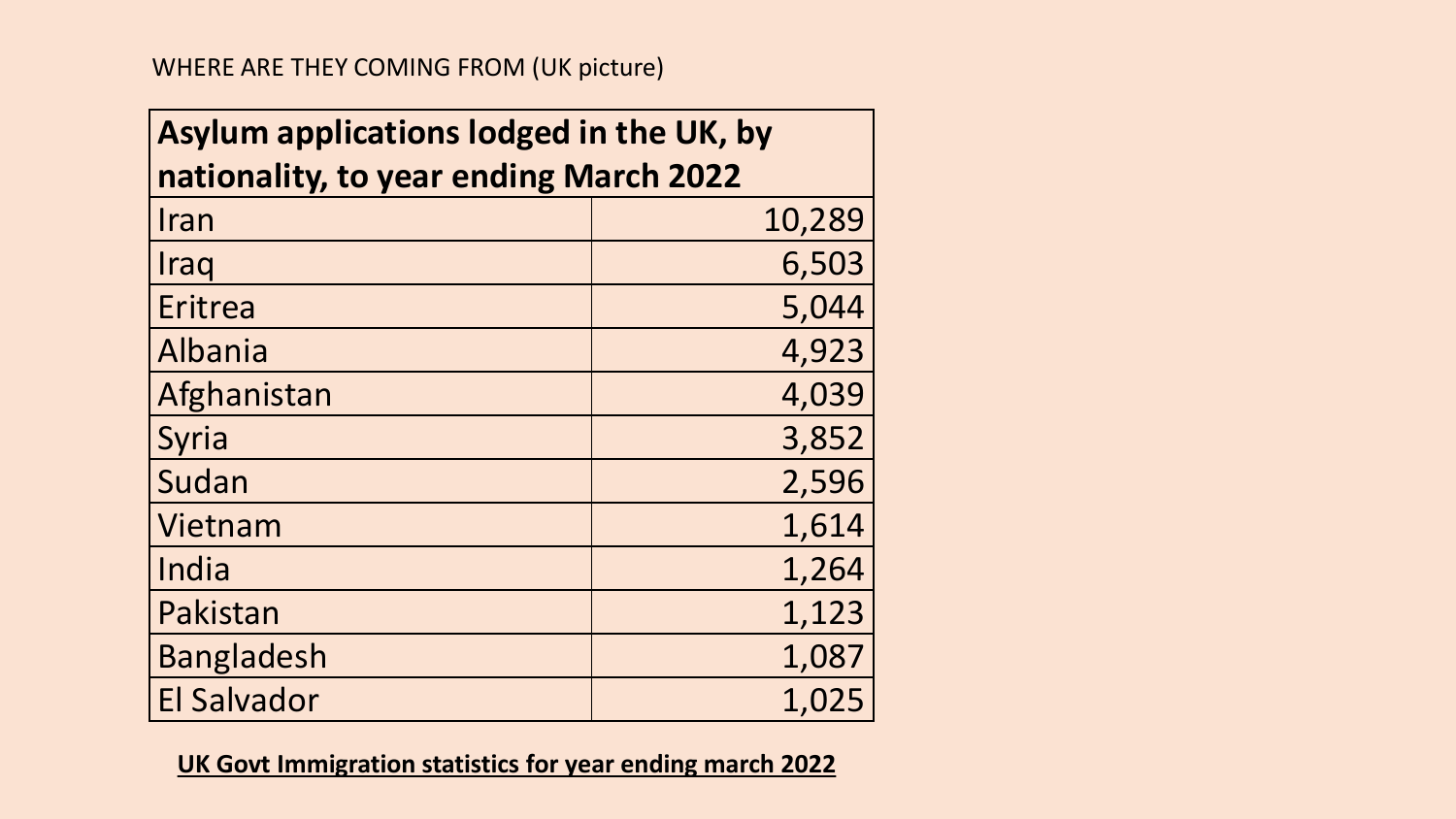#### WHERE ARE THEY COMING FROM – Global picture

TOP FIVE COUNTRIES 'SUPPLYING' REFUGEES 2021

| <b>SYRIAN ARAB REPUBLIC</b> | 6.8 MILLION further 6-7 million displaced within |
|-----------------------------|--------------------------------------------------|
|                             | Syria itself                                     |
| <b>VENEZUELA</b>            | 4.1 MILLION                                      |
| <b>AFGHANISTAN</b>          | 2.6 MILLION                                      |
| <b>SOUTH SUDAN</b>          | 2.3 MILLION                                      |
| <b>MYANMAR</b>              | 1.1 MILLION                                      |

*UKRAINE currently about 5 million fled abroad and 8 million displaced inside country. as of 6th June 2022 70,500 visa holders arrived in UK* 

**United Nations High Commissioner for Refugees (UNHCR) mid year trends 2021 BBC re Ukraine**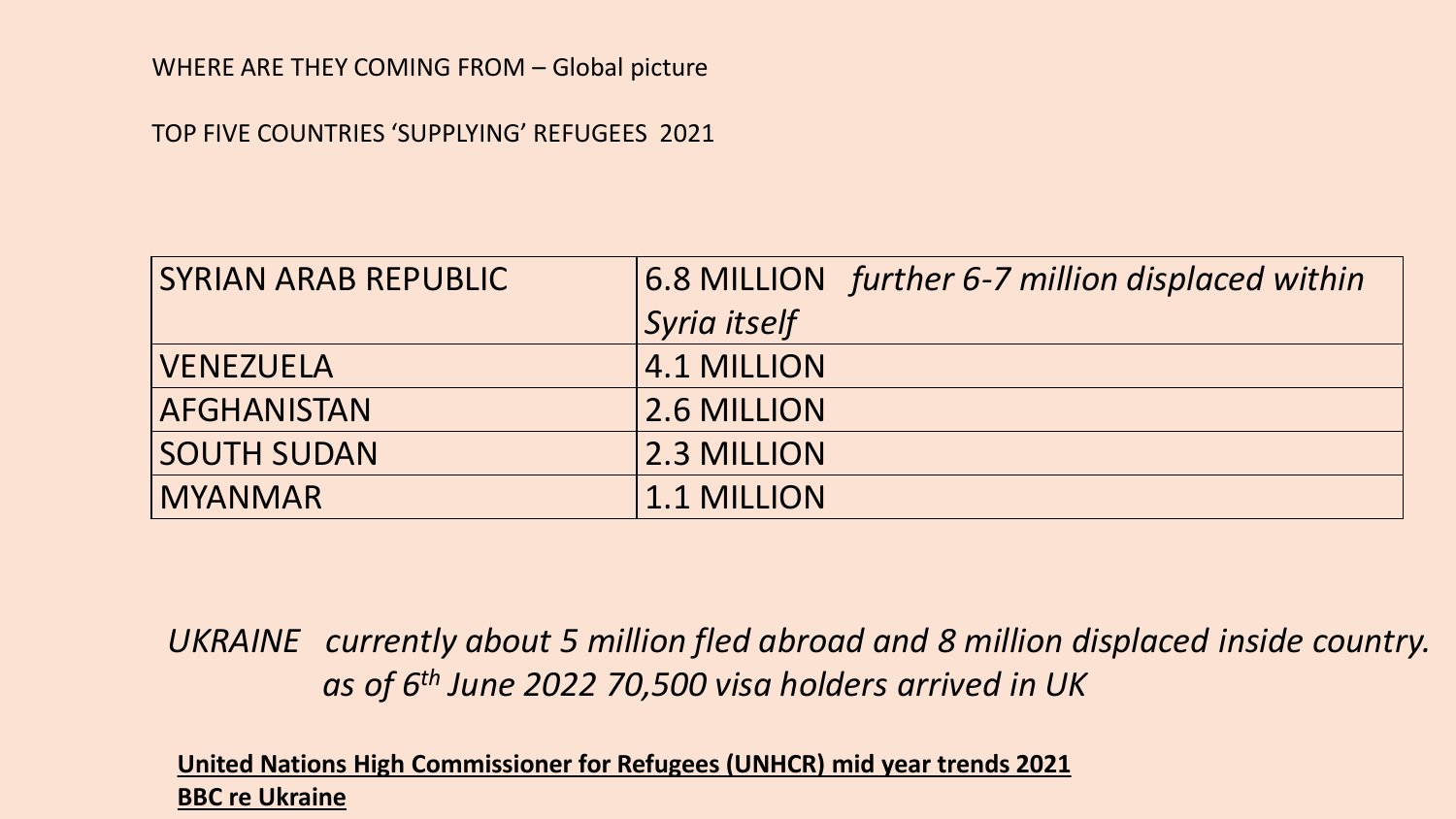## **BBC (re Ukraine)**

<https://www.bbc.co.uk/news/world-60555472>

## **Migration Yorkshire Local Profile**

[https://www.migrationyorkshire.org.uk](https://www.migrationyorkshire.org.uk/)

#### **UK Govt Immigration statistics for year ending march 2022**

[https://www.gov.uk/government/statistics/immigration-statistics-year-ending](https://www.gov.uk/government/statistics/immigration-statistics-year-ending-march-2022)march-2022

#### **UNHCR Frequently Asked Questions**

<https://www.unhcr.org/uk/frequently-asked-questions.html>

# **United Nations High Commissioner for Refugees (UNHCR) mid year trends 2021**

[https://www.unhcr.org/uk/statistics/unhcrstats/618ae4694/mid-year-trends-](https://www.unhcr.org/uk/statistics/unhcrstats/618ae4694/mid-year-trends-2021.html)2021.html